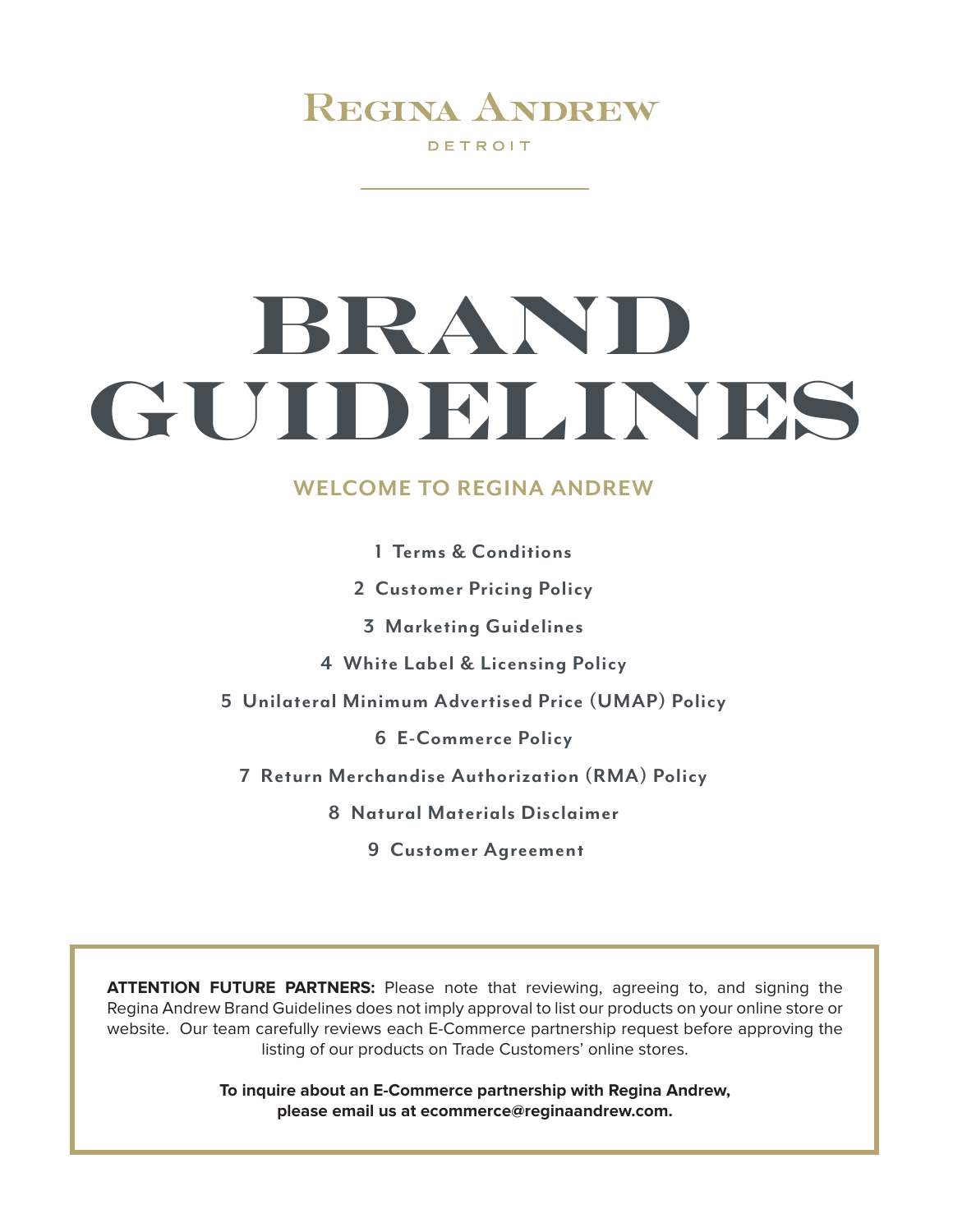### DETROIT

## TERMS & CONDITIONS TERMS & CONDITIONS

| <b>MINIMUM ORDER</b>            | There is no minimum order for active customers of Regina Andrew Design, Inc.                                                                                                                                                                                                                                                                                                                                                                                                                                                                                                                                                                                                                              |
|---------------------------------|-----------------------------------------------------------------------------------------------------------------------------------------------------------------------------------------------------------------------------------------------------------------------------------------------------------------------------------------------------------------------------------------------------------------------------------------------------------------------------------------------------------------------------------------------------------------------------------------------------------------------------------------------------------------------------------------------------------|
| PAYMENT TERMS                   | Credit card is required on a first order. All new accounts must submit a signed brand quidelines, sales tax permit and new<br>customer information form. Customers with credit terms with Regina Andrew must remit payment via wire, ACH, or check.                                                                                                                                                                                                                                                                                                                                                                                                                                                       |
| <b>NET 30</b>                   | With approved credit from our credit department. Must have a signed credit application, sales tax permit, and new customer<br>information form (if new customer).                                                                                                                                                                                                                                                                                                                                                                                                                                                                                                                                         |
| PRE-PAYMENT                     | We accept "cash in advance" Proforma orders. No partial payment or COD.                                                                                                                                                                                                                                                                                                                                                                                                                                                                                                                                                                                                                                   |
| <b>CREDIT CARDS</b>             | We accept the following: Visa, MasterCard, Discover and American Express. Charges are applied on the day of shipment.<br>Please use our credit card authorization form. Credit card invoice payments for customers with terms may incur a processing fee.                                                                                                                                                                                                                                                                                                                                                                                                                                                 |
| <b>SHIPPING</b>                 | Orders with in-stock goods will be shipped on first-come, first-serve basis within 10 business days, with approved payment.<br>All back orders will ship automatically as product becomes available. We reserve the right to ship items in stock and not hold<br>items for completion. Back orders will remain open for six months after original shipment date. Any cancellations of back ordered<br>goods must be received in writing and confirmed by Regina Andrew. Without such acknowledgment, customer assumes all<br>responsibility.                                                                                                                                                              |
| <b>CUSTOMER CARE</b>            | To assist you as efficiently as possible, we provide answers to the most frequently asked customer care questions,<br>including order status and technical support. If you require the assistance of one of our customer care professionals, please call:<br>Monday - Friday 9 a.m. to 5 p.m. Eastern Time Zone. If we are not available at the time of your call, please leave a<br>detailed message. We'll get back to you promptly. Calls received after hours will be returned on the next business day.<br>Customer Care: Tel. [734] 250-8042 // Email: customercare@reginaandrew.com                                                                                                                |
| <b>DAMAGES</b>                  | Inspect orders upon arrival for damage. Claims must be filed with our quality department within 30 days of your orig-<br>inal invoice date. Images of damaged merchandise maybe requested in lieu of damaged merchandise being returned.                                                                                                                                                                                                                                                                                                                                                                                                                                                                  |
| <b>CANCELLATION</b><br>/RETURNS | All cancellations or changes to orders must be sent via fax or email. All authorized returns for reasons other than damage or<br>defect are subject to a 25% restocking fee, plus all applicable shipping charges. All returned products must be 100% complete<br>in original packaging. If return guidelines are not followed, credit will not be issued.                                                                                                                                                                                                                                                                                                                                                |
| <b>DISCLAIMER</b>               | All illustrations and specifications in this catalog and web site are based on the latest product information available at the time<br>of printing. Regina Andrew Design, Inc. reserves the right to discontinue or closeout items without advance notice. Prices are<br>subject to change; we do not make price adjustments for previous purchases. Descriptive, typographic, or photographic errors<br>are subject to correction. Content images of Regina Andrew are fully protected by copyright and are not to be reproduced in any<br>manner without written permission. Various designs shown in this catalog are protected under one or more of the U.S. Patent,<br>Trademark and Copyright laws. |
| <b>GOVERNING LAW</b>            | Images shown on the website, within the catalogs or other media represent the product design only and should not be<br>used as a color reference. Any dispute or default arising from this Agreement shall be governed by the internal law of<br>the State of Michigan and each part agrees to submit to the jurisdiction and venue of the Courts of Wayne County,<br>Michigan.                                                                                                                                                                                                                                                                                                                           |

### Regina Andrew reserves the right to change or modify any of the terms and conditions, policies, or guidelines contained herein, **at any time and in our sole discretion. at any time and in our sole discretion.**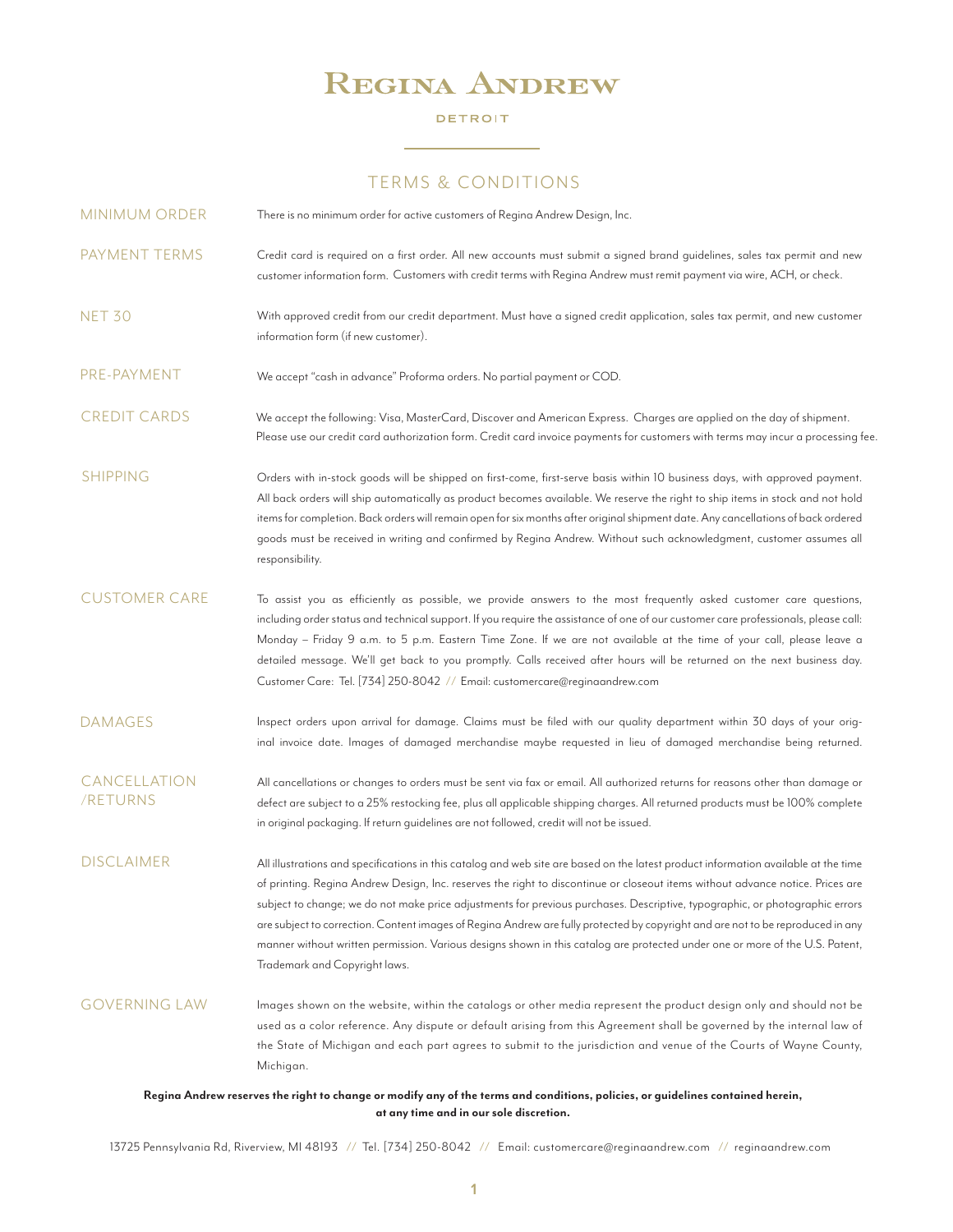### DETROIT

## CUSTOMER PRICING POLICY CUSTOMER PRICING POLICY

| <b>WHOLESALE PRICING</b> | There is no minimum order for wholesale pricing.                                                                                                                                                                                                                                                                                                                                                             |
|--------------------------|--------------------------------------------------------------------------------------------------------------------------------------------------------------------------------------------------------------------------------------------------------------------------------------------------------------------------------------------------------------------------------------------------------------|
| <b>DEALER PRICING</b>    | Dealer customers must have minimum opening order \$3,500. Existing Dealer customer must maintain a yearly balance of<br>\$3,500 at the end of the calendar year to maintain Dealer status. Must have a signed credit application, sales tax permit and<br>new customer information form (if new customers).                                                                                                  |
| <b>ACTIVE CUSTOMER</b>   | Active customers are customers who have made a purchase within the last two calendar years.                                                                                                                                                                                                                                                                                                                  |
| <b>FREIGHT POLICY</b>    | Items noted with a Truck icon $\overline{\mathbb{H}}$ ; will ship via Best Way and subject at a 20% of total value. More costs may occur<br>for specialized services needed at the destination location. Regina Andrew will ship using your preferred carrier if the carrier<br>services in the greater Detroit Metropolitan area and the freight charges billed directly to you, or your logistics partner. |
|                          | Ground services, via UPS or FedEx, ship at 15%-20% of the total order value. The percentage for the order is decided by<br>destination shipping zone. Expedited shipping is available upon request and added cost to the order. Regina Andrew can<br>use your UPS or FedEx account to ship your order.                                                                                                       |
|                          | To request more information about our Freight Policy please email customercare@reginaandrew.com.                                                                                                                                                                                                                                                                                                             |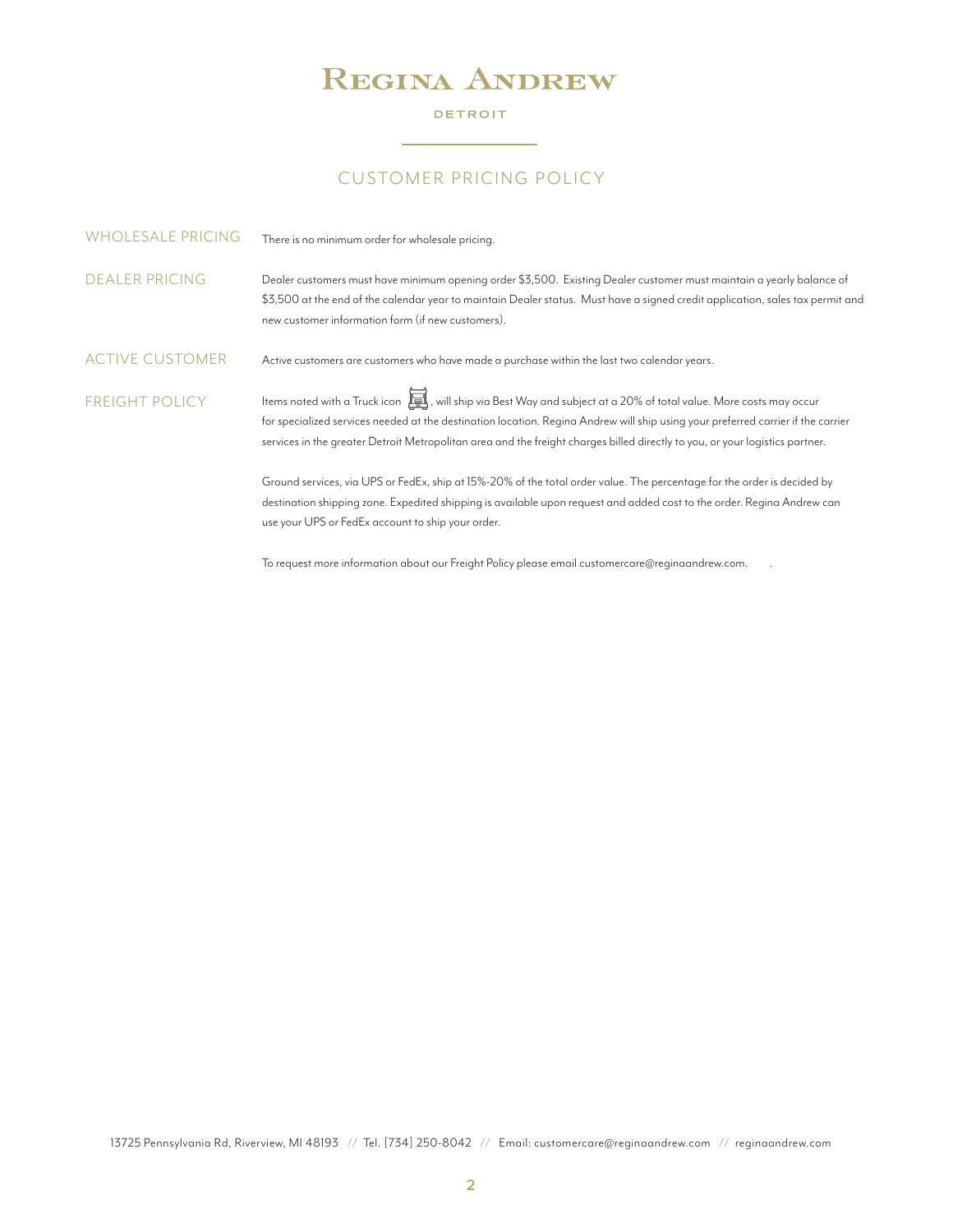### DETROIT

## MARKETING POLICY

We have an extensive, professional image library of all RAD products. Products are photographed on a white seamless, paper background and are archived for e-commerce and catalog usage.

### WE REQUEST THAT YOU ADHERE TO THE FOLLOWING GUIDELINES:

- Only images and logos provided by the RAD Marketing Team can be used in website editorials, public content, displays, email campaigns or advertisements.
- To request usage of our images and logos, please fill out a "Digital Media Request" form. All requests must have written permission from a RAD Marketing Team Member. Please allow 7 business days to receive the digital files.
- To request a "Digital Media Request" form email: marketing@reginaandrew.com
- In order, to protect the Regina Andrew Brand, we ask to be a part of the promotional concept process. We can help with image suggestions, design and copy writing needs.
- Unauthorized usage of RAD images and logos is strictly prohibited.
- The following logos are available for use with written permission from the RAD Marketing Team:

## **REGINA ANDREW** DETROIT

## **REGINA ANDREW**

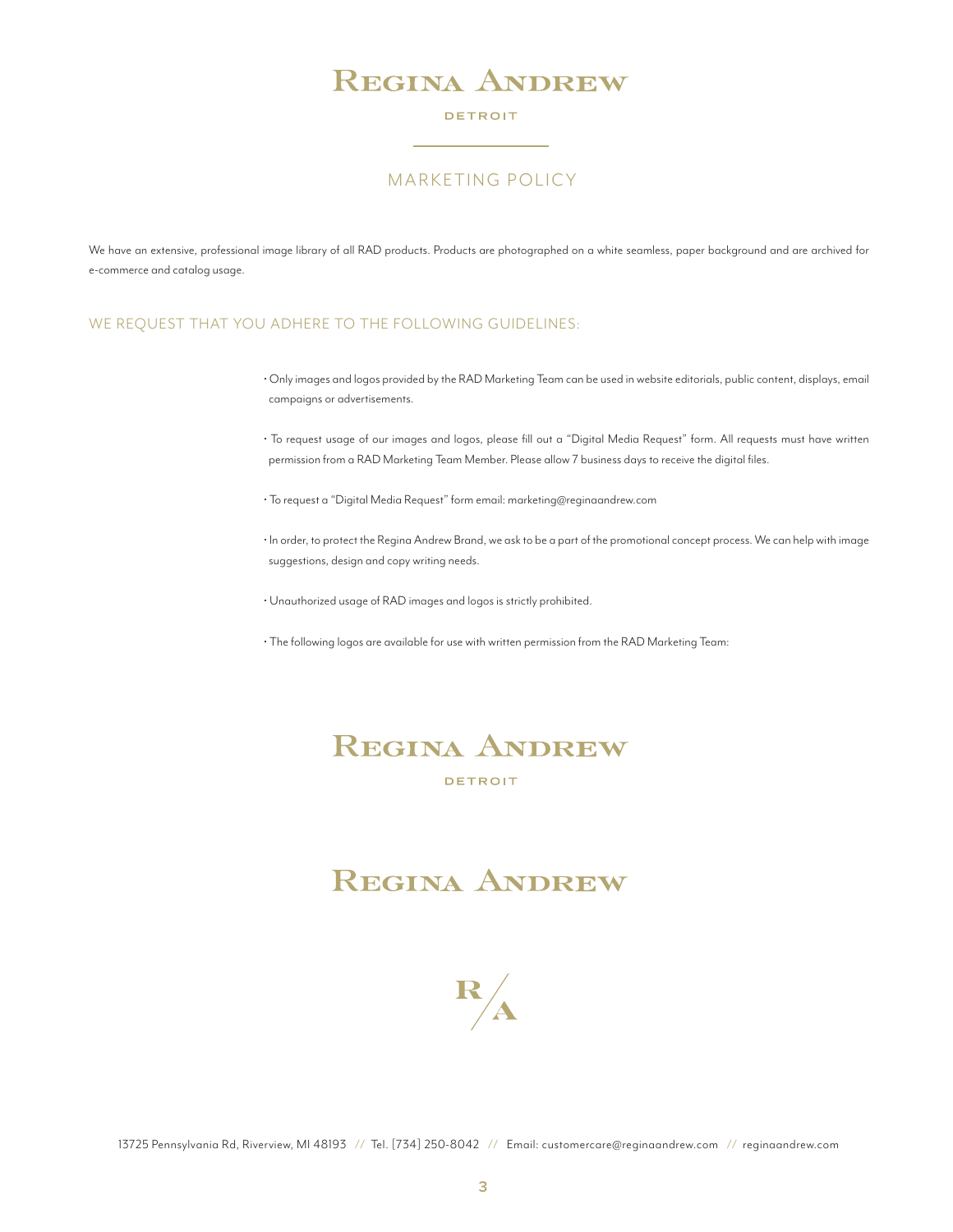#### DETROIT

## WHITE LABEL & PARTNERSHIP LICENSING POLICY

Any white labeling of Regina Andrew products **must be pre-approved** by the Regina Andrew team. Please contact customercare@reginaandrew.com for further information. COASTAL LIVING and SOUTHERN LIVING are licensing partners with Regina Andrew. Due to our contractual agreements, the products that<br>are currently a part of the COASTAL LIVING or SOUTHERN LIVING lighti are currently a part of the COASTAL LIVING or SOUTHERN LIVING lighting collections, must be branded as such.

### WE REQUEST THAT YOU ADHERE TO THE FOLLOWING LICENSING GUIDELINES:

 $\cdot$  Only images and logos provided by the RAD Marketing Team can be used in website editorials, public content, displays, email campaigns or advertisements.

> • To request usage of our images and logos, please fill out a "Digital Media Request" form from our customer care team: customercare@reginaandrew.com. All requests must have written permission from a RAD Marketing Team Member. Please allow 7 business days to receive the digital files.

• In order, to protect the Regina Andrew Brand, we ask to be a part of the promotional concept process. We can help with image suggestions, LIGHTING C O L LEC TION design and copy writing needs.

• Unauthorized usage of COASTAL LIVING images and/or logos, or SOUTHERN LIVING images and/or logos is strictly prohibited.

• The following logos are available for use with written permission from the RAD Marketing Team: .OASTAL<br>|<br>|vailable









LIGHTING COLLECTION

LIGHTING COLLECTION

wa<br>Mare wa

Regina Andrew reserves the right to alter or otherwise make updates to the **Region of the set of the Brand Guidelines, at any time and in our sole discretion.**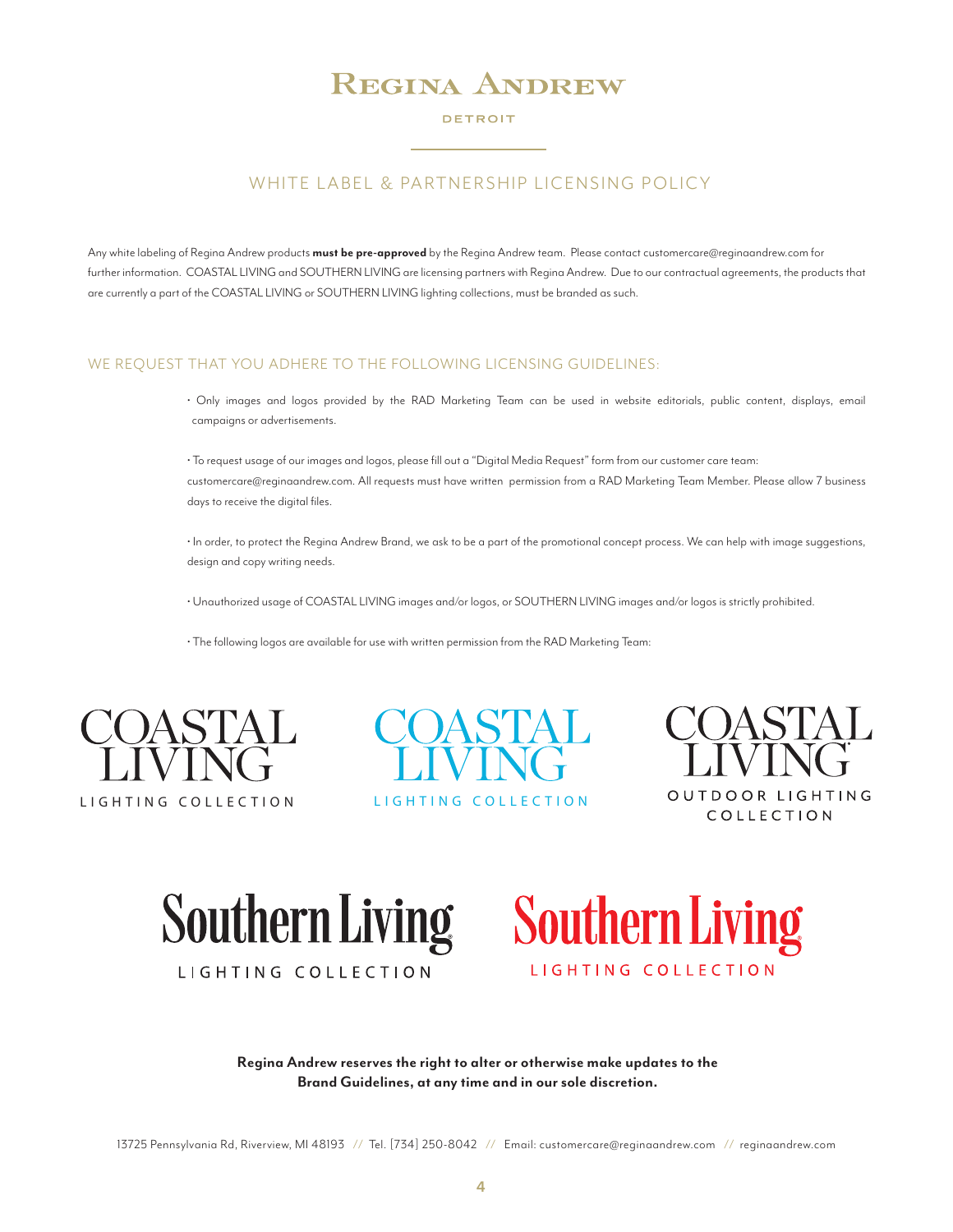#### DETROIT

## RETAILER UNILATERAL MINIMUM ADVERTISED PRICE (UMAP) POLICY

Policy is effective January 1st, 2016, in the terms of trade with respect to the Unilateral Minimum Advertised Price of Regina Andrew Design Inc. (RAD) products. This is a unilateral policy and these terms are effective immediately. The UMAP policy applies to all advertisements of RAD products (whether identified as a RAD product or not) in any and all media, including but not limited to flyers, posters, coupons, mailers, inserts, newspapers, magazines, catalogs, mail order catalogs, Online (including presentation on 3rd party sites) or similar electronic media, television, radio and public signage.

Any RAD product offered for sale must be accompanied by an advertised price, which cannot be below the UMAP. Retailers may not omit the price and substitute such terms as "Call for special pricing," "Email us for special pricing", or use any other language like "Low Price Guarantee" or "Price Match" that implies that a lower price is available or is designed to obscure the actual advertised price. Any strike through or other alteration of the UMAP is prohibited. Any RAD product cannot be advertised below the respective UMAP even when included in a package with other non RAD products.

Advertised price means the price at which RAD products are advertised, whether Online or in print or any other medium, after any discounts, rebates or other reductions in price are applied, including but not limited to:

- Rebates, volume incentives or any other discounting
- Gifts, premiums or services associated with the purchase of any RAD products
- Payment of sales or other taxes for the customer
- Discounts on non RAD products (including accessories) which are bundled in anyway with RAD products
- Sales and site-wide discounts must be approved by Regina Andrew.
- Coupon codes available via email, Facebook, Twitter, Snap Chat, etc.
- "Click-Through" pricing Online, where a price appears once the item has been added to a shopping cart.

• The minimum suggested advertised prices are not negotiable. Implementation of RAD's UMAP policy is solely RAD's decision and responsibility. No employee of RAD has authority to discuss or modify this policy. In addition, RAD neither solicits nor will it accept any assurance of non-compliance with this policy.

• Please be advised that RAD will terminate, without warning, retailers that: Advertise (as defined above) a RAD product below the Unilateral Minimum Advertised Price (UMAP) set forth in the Price List enclosed with this letter, or resell a RAD product to any reseller who advertises any RAD product below the published UMAP.

Any questions about this policy should be in writing and directed to:

#### **James P. Bonomo,** *Chief Operating Officer*

13725 Pennsylvania Road, Riverview, Michigan 48193

*The terms set out in this letter and RAD UMAP policy are subject to change, from time to time, upon notice to all RAD Retailers. Notice of any changes may be given by fax, email or other electronic means.*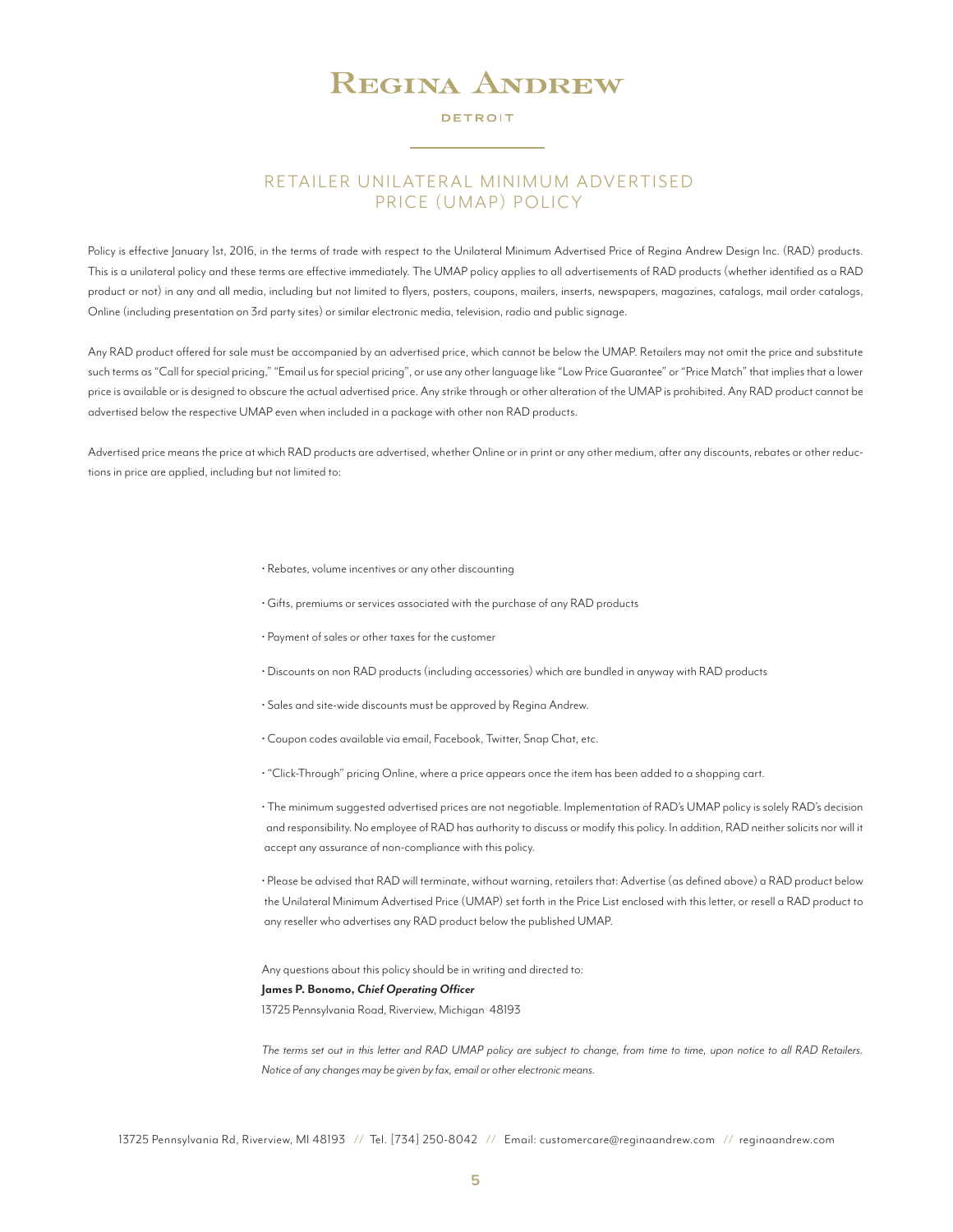#### DETROIT

## E-COMMERCE POLICY

In an effort, to limit RAD's exposure online, we have mandated the following criteria for any customer wishing to partner with us through E-Commerce.

### THE FOLLOWING ARE OUR E-COMMERCE PARTNERSHIP POLICIES:

#### **• E-Commerce merchants must be preapproved by Regina Andrew Design, Inc.**

- Drop ship administrative fee of \$17.50 is applied to all drop ship orders.
- Orders with in-stock goods will be shipped on first come first serve basis within 10 business days. All back orders will ship automatically as product becomes available.
- RAD standard shipping rates apply. RAD reserves the right to change these rates without prior notification.
- Merchant may choose to utilize their preferred parcel carrier by notifying RAD of the carrier and Merchant account number, payment of carrier charges will be Merchant responsibility.
- RAD utilizes Standard Ground Residential Parcel Services additional parcel services may be requested by Drop Ship Merchant and will incur additional charges added to the order. Items too large for standard parcel shipping require approval by RAD prior to submitting the order. E-Commerce Merchants are responsible for arranging the carrier, freight pick up, and all associated freight shipping charges directly with the carrier.
- All freight must be picked up within 5 business days of notification from RAD that the order is ready for pick up.
- Failure to pick up within 5 business days will result in the order being returned to stock and credit issued less 25% restocking fee.

• Any company planning to drop ship to their customer outside of the United States will be responsible to provide their shipping carrier account information. The customer will also be responsible for all custom and duty fees involved. These orders will require a Commercial Invoice. Unless told otherwise, Regina Andrew will supply a Commercial Invoice with your purchase price.

#### MARKETPLACES & THIRD PARTY SALES

**In order to maintain the integrity of the Regina Andrew brand and product – explicit approval must be given by Regina Andrew in order to sell and/or promote Regina Andrew product on marketplaces and third party websites.** 

#### ADDITIONAL E-COMMERCE SERVICES

**RAD partners with SPS Commerce for EDI services and will assist with integration set up.**

All returns must be requested within 30 days. A Return Authorization number is required. Returns must be in the original packaging and in their original condition. Items returned will incur a 25% restocking fee per item in addition to all shipping costs incurred. Returns that are not approved in advance, not in the original packaging and not in original condition will not be refunded. Returns due to incorrect address provided will result in credit less administrative fee, 25% restocking fee, and all shipping and handling charges for outgoing and return shipment. RETURNS

RAD does not accept returns due to customer remorse or aesthetic dissatisfaction. Customer remorse returns are the responsibility of the Drop Ship Merchant. Many of our products are skillfully hand crafted with variations in color, size and finish making these irregularities an important part of the elegance and beauty of our product. **REMORSE**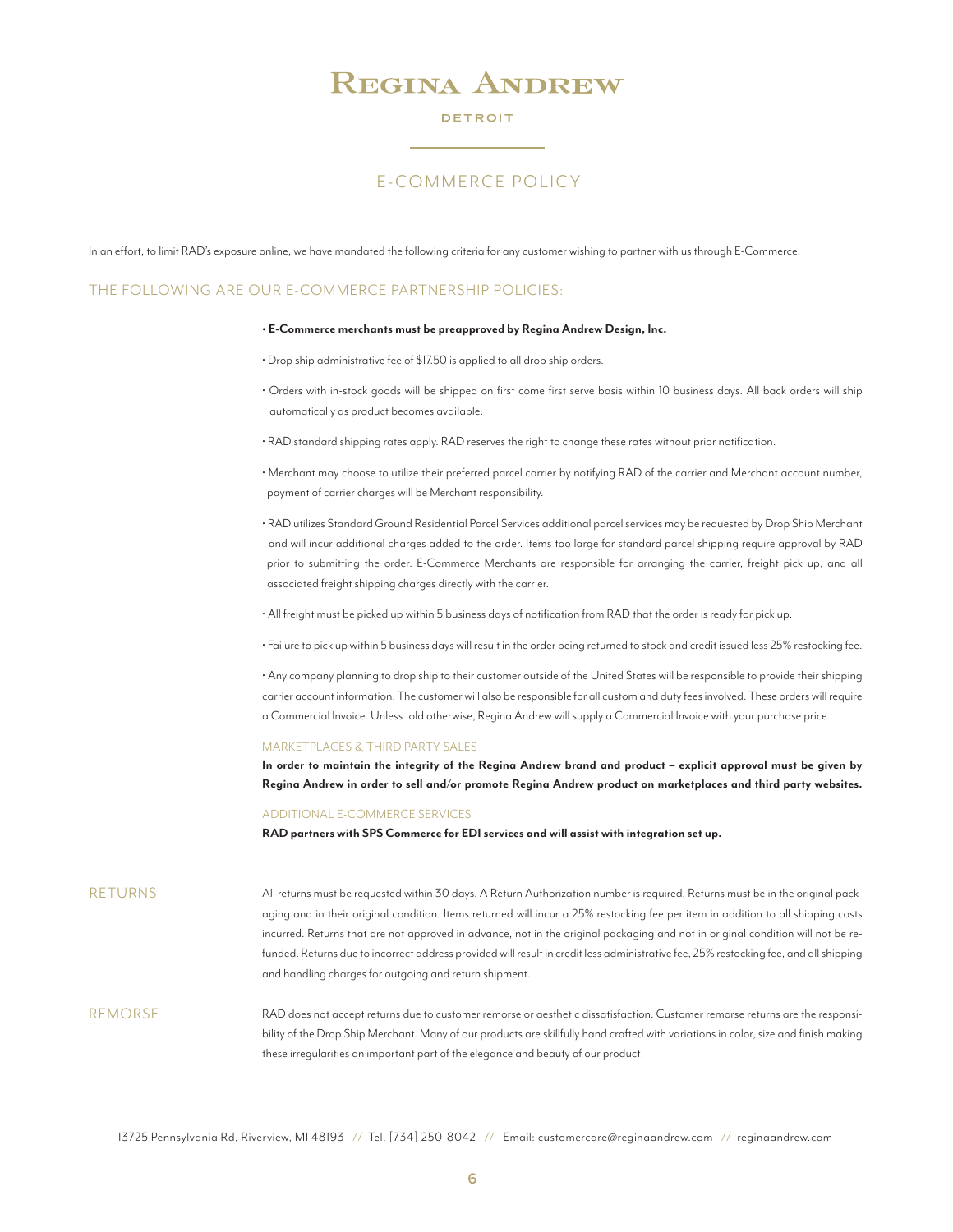#### DETROIT

## RETURN MERCHANDISE AUTHORIZATION (RMA) POLICY

Merchant is responsible for all freight charges and return charges on any refused orders. Freight charges will not be refunded on refused orders. Refused product will be credited less 25% restocking fee. REFUSED ORDERS

Many of our products are skillfully hand crafted with variations in color, size, and finish making these irregularities an important part of the elegance and beauty of our product. We realize defects and damages may occur and we apologize for any inconvenience this may cause. DAMAGE CLAIMS

#### WHEN FILING A CLAIM PLEASE ENSURE:

• Claims must be reported within 30 days of receiving your shipment.

• Resolutions will be determined with a reimbursement of the product cost or a replacement item, based on availability.

• Claims, for damage or defect which are received within 30 days, must be accompanied with a photo of the issue.

• Photos are required of any noticeable damage of the inner/outer packaging cartons in addition to the product to file a claim.

• Email claim to customercare@reginaandrew.com. Attach all supporting documents and required photos. The subject should reference the RAD order number and RAD item number. Email body must include a description of the issue.

• Please allow up to 5 business days for this claim to be processed in our office. All returns are inspected. Returns determined to have no damage or defect will incur a 25% restocking fee and shipping costs are not reimbursed.

• Once the claim is received a response email will be sent with an assigned Case Number. For inquiries regarding the claim please respond to this email directly.

### RETURNS

All returns must be requested in advance. RAD will provide an RMA number for all returns. Returns must be in the original packaging and in their original condition. All authorized returns will incur a 25% restocking fee per item. Customer is responsible for all return shipping costs. Returns that are not approved in advance, not in the original packaging and not in original condition will not be refunded.

Initial shipping charges are nonrefundable. Your product refund will be processed at the time of receipt of the return. Product must be returned within 30 days of the date the RMA number is issued.

In the event, that there are errors to the prices, the descriptions or images of certain merchandise, we reserve the right to restrict the return of those items.

RAD makes every effort to credit your account within 5 business days from receipt of your return. To receive a check for the amount of refund owed, you must contact our Accounting Department directed via email to customercare@reginaandrew.com.

#### **Please be sure to include your RMA number with any return.**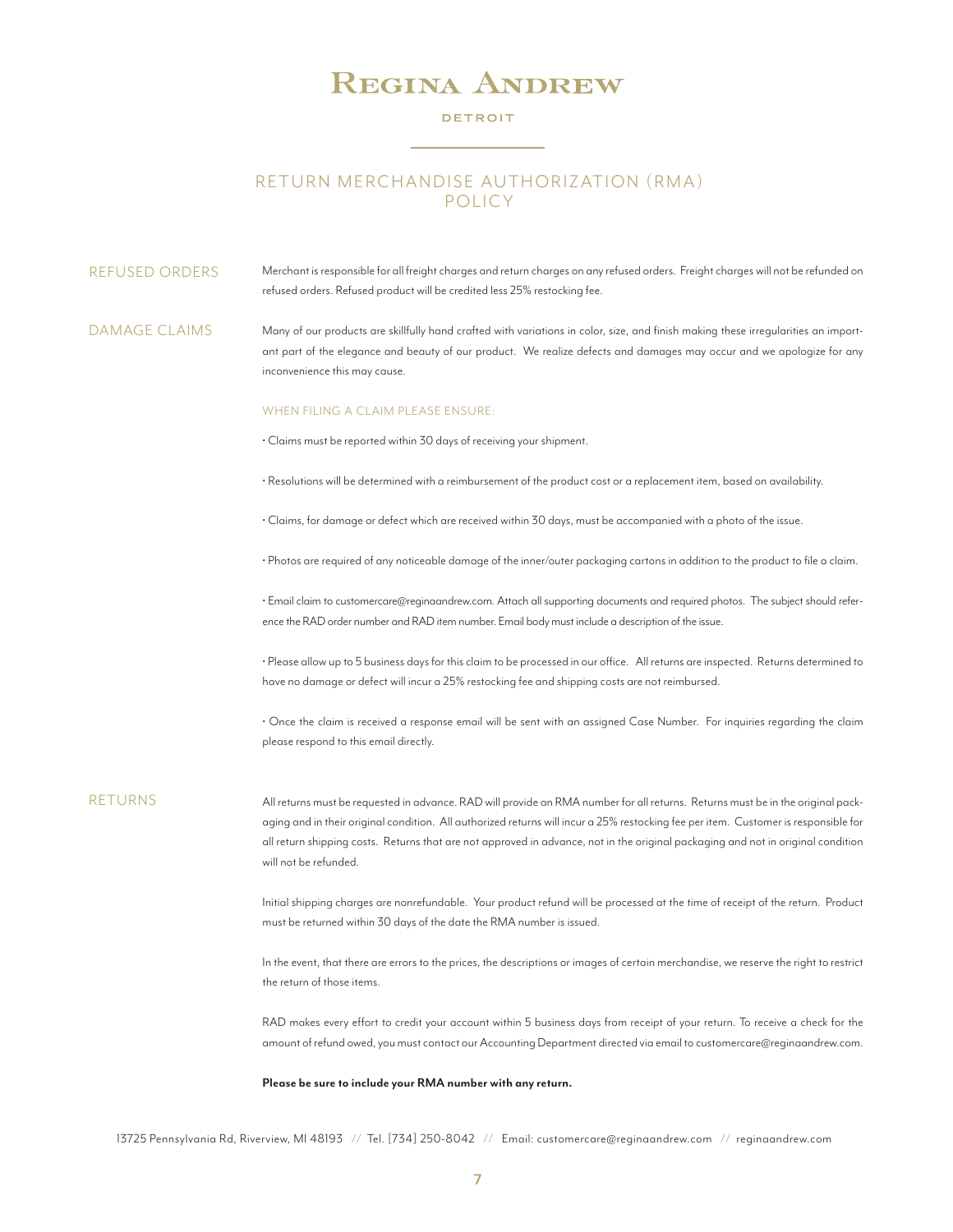### DETROIT

## NATURAL MATERIALS DISCLAIMER

 $\overline{\phantom{a}}$ 

| LEATHER                                              | Is a natural animal material and can be different from hide to hide. Changes in leather color, texture, and signs of normal wear<br>are normal. We handle our product with the utmost care. Depending on the product design specifications, we purposely distress<br>the hide resulting in small dents, dings, scratches, etc. Color consistency and finish irregularities should not be considered a<br>product defect.                                                                                                                              |
|------------------------------------------------------|-------------------------------------------------------------------------------------------------------------------------------------------------------------------------------------------------------------------------------------------------------------------------------------------------------------------------------------------------------------------------------------------------------------------------------------------------------------------------------------------------------------------------------------------------------|
| <b>ZINC</b>                                          | Is inherent to a handcrafted patina or "living finish". We apply natural reactive acids and oils to create old world charm to our<br>product designs. Over time, zinc tends to change color from bight or natural to dull and finally grey/blacks. Exposure to finger-<br>print oils, certain foods and beverages can react to the finish, usually enhancing the vintage look and feel. The zinc surfaces have<br>intentional irregularities, variations in color, and patina is the purposeful result and should not be considered a product defect. |
| <b>WOOD FINISHES</b>                                 | May have variations in wood color, grain and texture. We use various complex hand applied stains and finishes. Because of the<br>natural wood selection and hand applied finishes, we cannot quarantee each wood product will be consistent or match other<br>wood products. Some wood finishes are purposely distressed, marked and beaten to complement the design intent. The varia-<br>tions in color, texture and shading should not be considered a product defect.                                                                             |
| NATURAL AND<br><b>SEMI-PRECIOUS</b><br><b>STONES</b> | Are products of nature. Variations in color, pattern, texture, size and veining are embraced and expected. No two natural stones<br>are alike, each is unique and beautiful. These differences should not be considered a product defect.                                                                                                                                                                                                                                                                                                             |
| <b>RECYCLED GLASS</b>                                | Can have variation in texture and color but is committed to protecting the Earth and our environment. In keeping with that, we<br>offer recycled glass products that are both Eco-friendly and affordable.                                                                                                                                                                                                                                                                                                                                            |